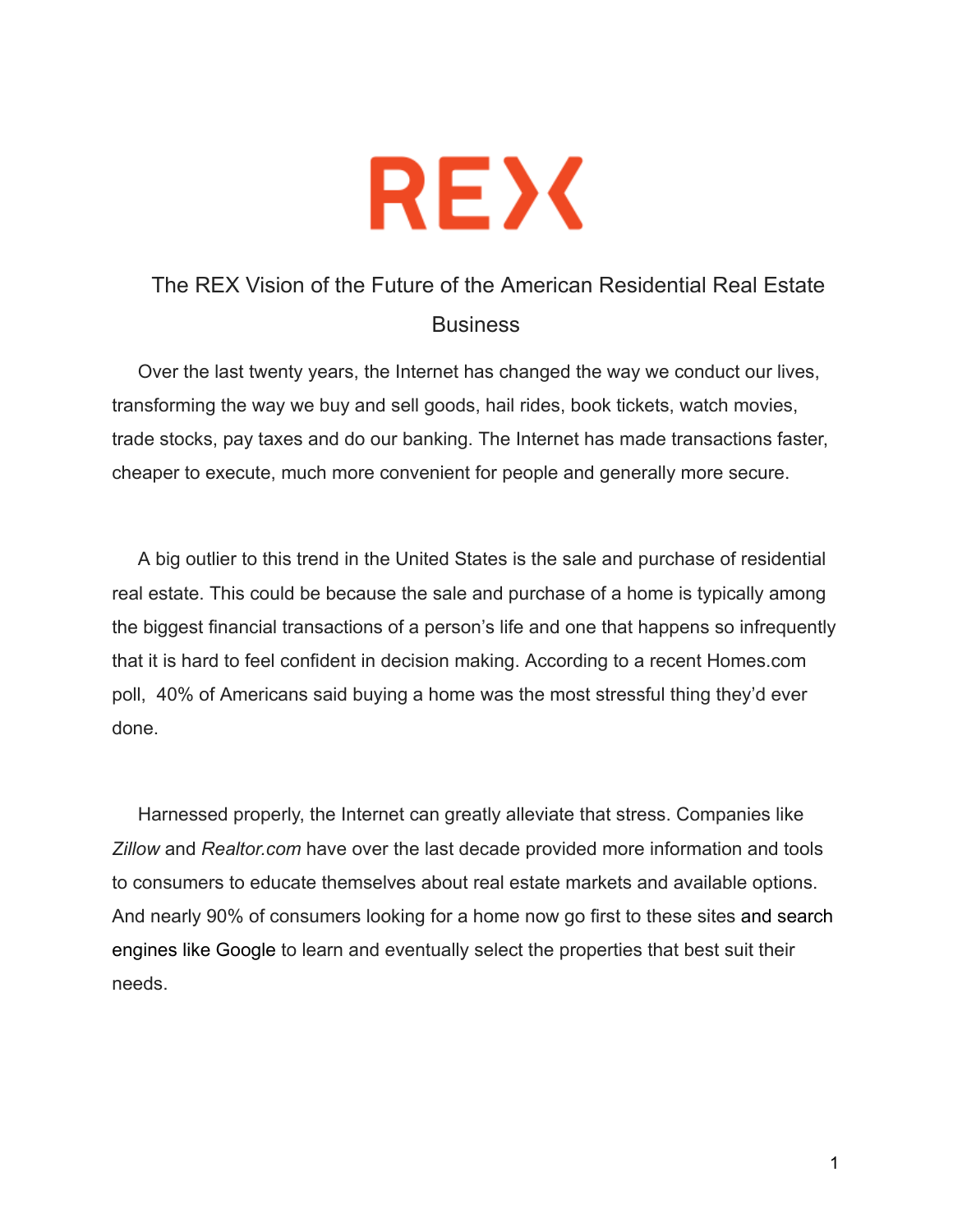Once past the discovery phase, though, the buying and selling of homes becomes an offline process that remains stubbornly unchanged despite the incredible advances in technology we experience every day. Why? Because the transaction remains deliberately constrained and obscured by business practices that predate the advent of these technologies.

 We created REX in 2015 to be the first licensed residential brokerage that uses AI and big data to push past the outmoded business practices of traditional realtors with the goal of providing dramatically better outcomes and experiences for both buyers and sellers at a dramatically lower cost.

 Critically, we exist outside what is known as the Multiple Listing Service (MLS) system, the loose confederation of realtor organizations that maintain artificially high fees even though the Internet has radically reduced the value traditional realtors offer to consumers. That sets us apart from other real estate firms that describe themselves as technologyenabled disrupters, but remain compliant with the MLS, a confederation of around 750 realtor organizations that maintain restrictive practices.

 We believe our business model and what we've accomplished to date sets the stage for a transformation of the US residential real estate market that could break the grip of the MLS system, massively driving down consumer costs and unleashing greater purchasing power to benefit the broader economy. The stakes are enormous: Americans spend about \$1.5 trillion annually on consumer products, but \$4.5 trillion a year on consumer services -- many of them related to the home.

 So how does REX do things differently from traditional agents and why is it better? As a technology company, REX started by collecting data from a wide variety of sources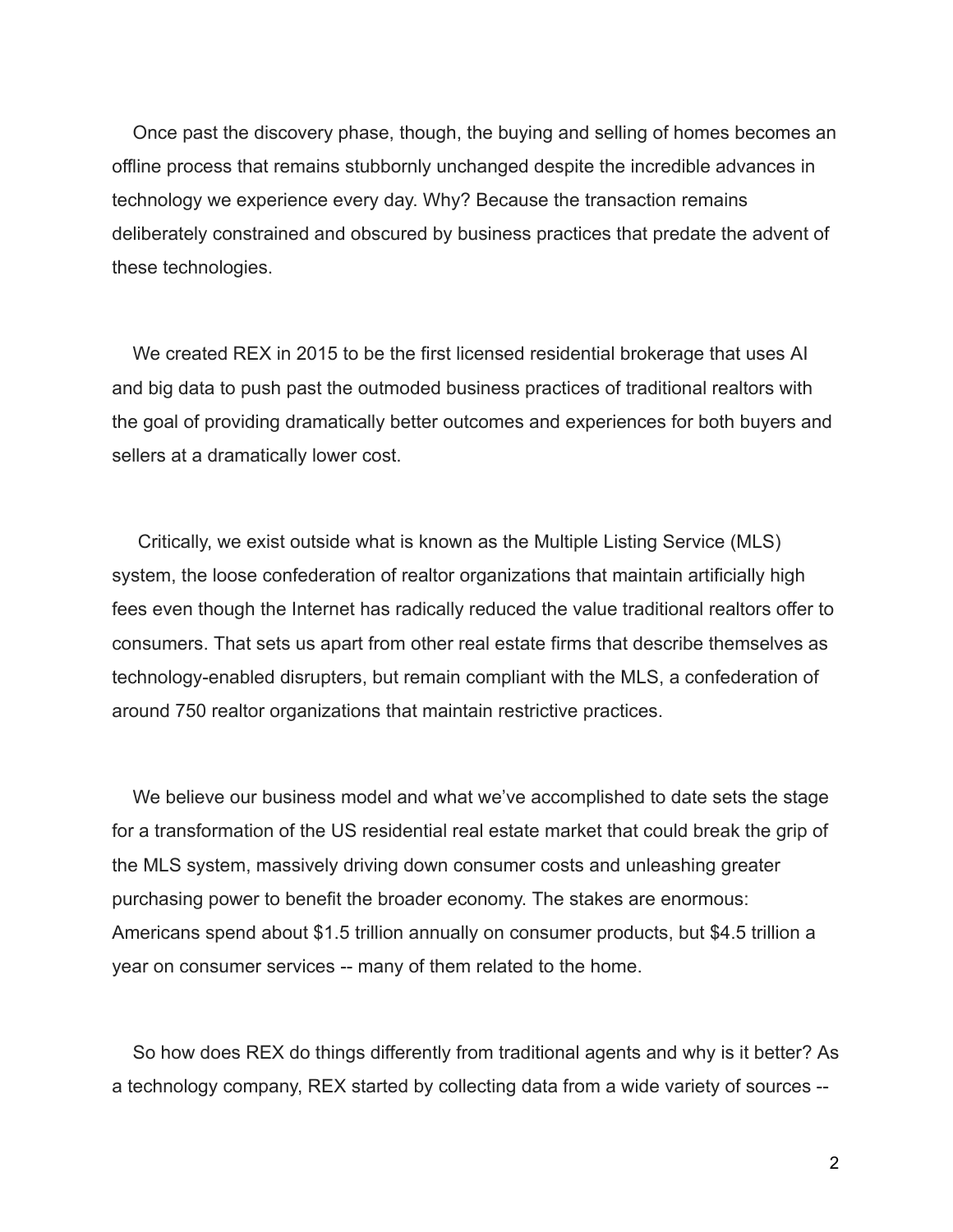from census data to purchaser habits at big box retailers -- and then organizing it in a secure cloud environment where it can be easily accessed and studied. Using machine learning, we've built predictive analytics that can target and accurately match sellers and buyers of properties.

By more efficiently pairing sellers and buyers, we can reduce costs for all involved --REX charges a fixed 2% covering both sides of the transaction instead of the 5-6% customarily enforced by MLS participants. In its three years of operation, REX has shown it can sell homes as effectively as traditional brokers but at one-third the cost to homeowners and with significant savings for home buyers throughout the process.

The reduction in fees alone is a huge benefit to consumers -- some \$60-70 billion annually if the cost of brokerage were 2% instead of what MLS members charge. But the REX model importantly opens a path to far better understanding and managing the value of a home over the long-term.

To understand the possibilities, let's step back to understand how traditional real estate agencies operate and why and how they've forestalled the technology-driven fee reductions seen in the travel, financial services and every other consumer-facing agency industry.

Traditional brokerages hire agents on commission and take a cut of up to 50% of the fees collected when homes are bought and sold. In the US, the seller pays 13% for the services of an agent and another 2.5-3% to the so-called "buyer's agent" who, though ostensibly representing the interest of the buyer, is actually compensated by the seller (who in turn recoups the fee by raising the cost of the home).

3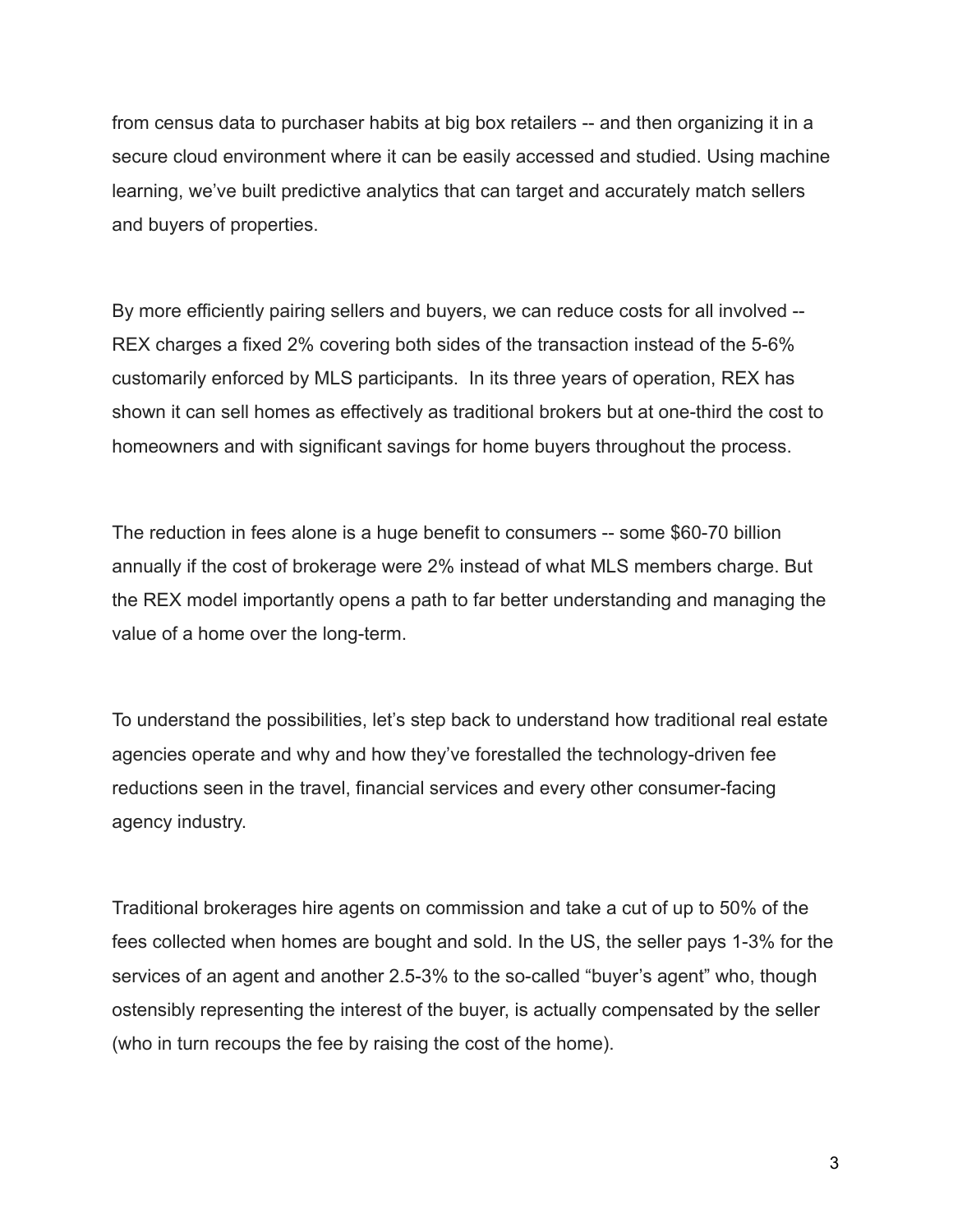Traditional brokerages argue their agents provide a better outcome because of their deep local market knowledge, their expertise in the intricacies of real estate transactions and their personal relationship with the parties. And they require , as MLS members, that both seller and buyer fees are paid irrespective of the value the agents bring to the deal.

Without keeping commissions at that high level, the traditional brokerage business would collapse. Because agents are paid on commission only, they are forbidden by law from generating revenue from the provision of all the other services that are typically needed when buying or selling a home -- escrow, title insurance, mortgages and home insurance. Once the home is bought or sold, the realtor typically collects the fee and walks away.

That's what led to this unusual situation in the U.S, where brokerage commissions are three times higher than in other major markets, including China, Sweden, South Korea and the U.K. Technology allows buyers to find homes on their own online and the work the agent does -- from photos to open houses -- have become commoditized, yet the commissions agents collect have stuck at the same skyhigh level for 50 years.

Neither U.S. brokers nor the traditional agencies that employ them are incentivized or equipped to help homeowners on a longer term basis. Their business model and practices were created at a different time, with different technologies and rather than adapt, they've fought to maintain their privilege through anti-competitive and ultimately, anti-consumer behavior.

 REX organizes itself differently than traditional agencies. Our team is salaried and incentivized to satisfy customers rather than to close a transaction and collect the fee. Unlike the MLS that prohibits data sharing outside its agent membership, REX provides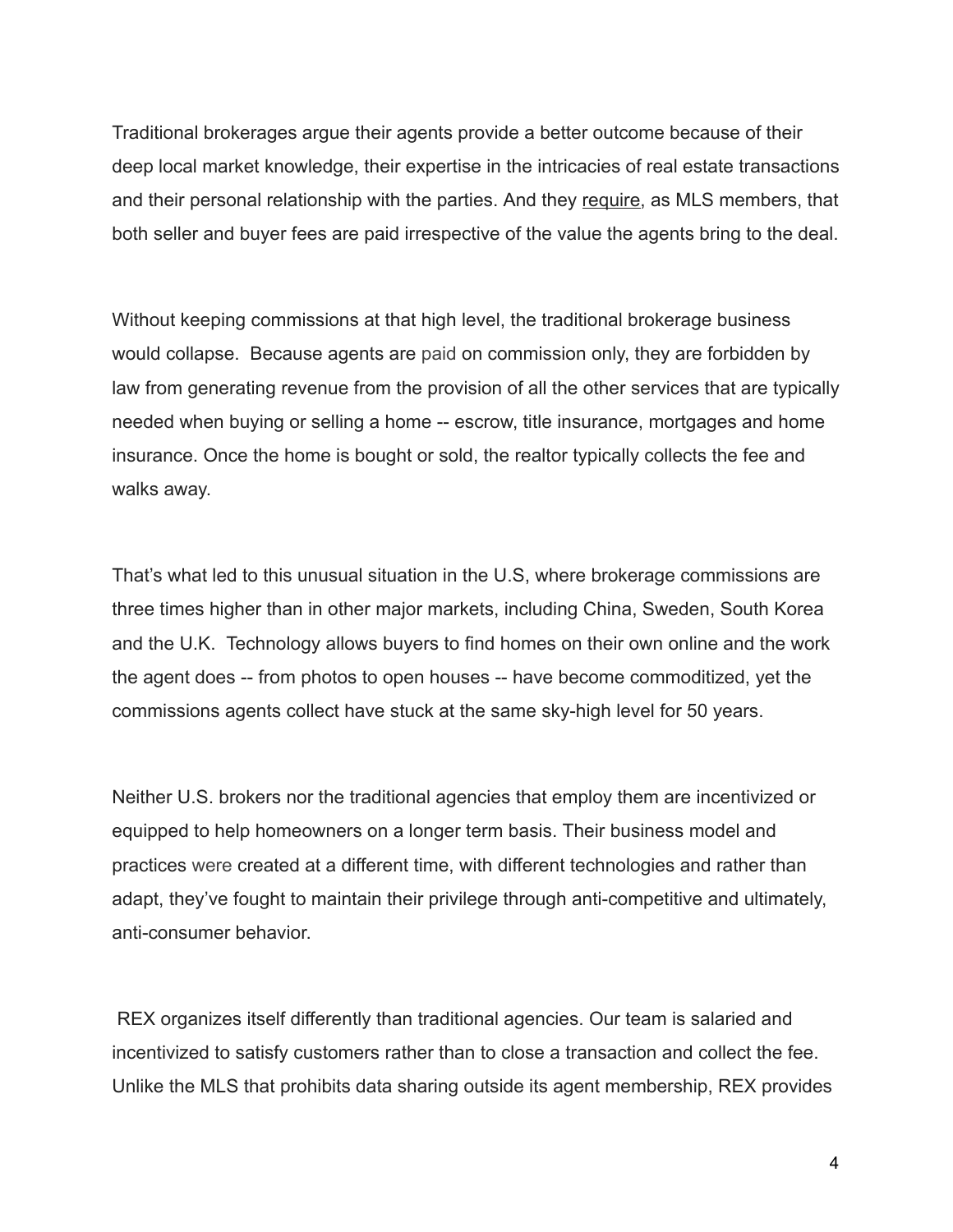to the parties involved all information about a home transaction and the services needed to complete it via easy-to-use dashboards that are updated in real time. REX helps consumers with escrow, titling, service connections, mortgages and insurance shopping and keeps all of the data about the home and the legal and financial information related to the transaction securely in their hands.

The ongoing access and updating of that secure information, in turn, will make it possible for the homeowner to manage and maximize the value of their home for the long-term. Instead of having to rummage for a folder crammed in a desk drawer, you will be able to look to the REX dashboard to inform you when the roof needs replacing, HVAC filters must be changed and the trade-offs between depending entirely on your local utility or investing in solar panels. With REX you will be able to manage your home -- likely your most valuable asset -- the same way you manage your financial portfolio or bank account.

Right now, buying and selling a home is both nightmarish and expensive for consumers. It doesn't have to be. At REX, we believe that by using technology and organizing our team more efficiently to do the job consumers need, we can radically reduce the total cost of home purchase and ownership (including fees paid to mortgage providers, for title and other customary services etc.) from an average of 14% of the home purchase price to between 7-8% Thinking about it another way, the all-in fees paid on an \$800,000 home transaction would drop from a staggering \$112,000 to around \$60,000.

The REX vision of the US residential real estate market is that fees go way down enabling consumers to use that money how they see fit -- and that technology is leveraged to make it a pleasure for families to manage and enhance the value of their most financially and emotionally profound investment, their home.